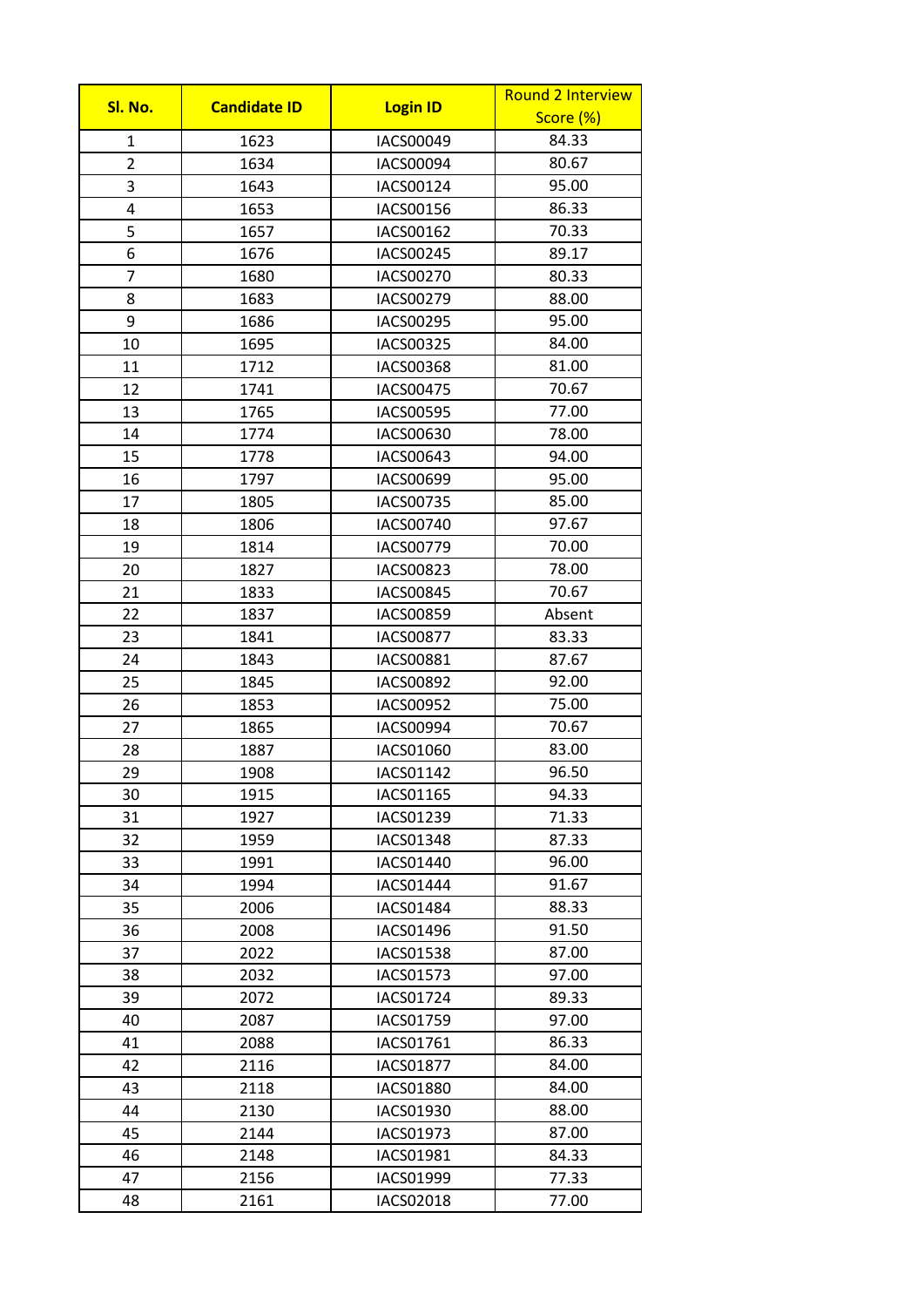| 49 | 2176 | IACS02055        | 70.00 |
|----|------|------------------|-------|
| 50 | 2184 | <b>IACS02082</b> | 91.67 |
| 51 | 2189 | IACS02110        | 75.00 |
| 52 | 2197 | IACS02125        | 88.00 |
| 53 | 2201 | IACS02140        | 87.67 |
| 54 | 2244 | <b>IACS02328</b> | 75.00 |
| 55 | 2245 | IACS02329        | 79.00 |
| 56 | 2250 | IACS02354        | 80.00 |
| 57 | 2251 | IACS02364        | 80.67 |
| 58 | 2275 | <b>IACS02457</b> | 97.33 |
| 59 | 2277 | IACS02466        | 80.67 |
| 60 | 2278 | <b>IACS02468</b> | 78.00 |
| 61 | 2286 | IACS02494        | 90.67 |
| 62 | 2292 | <b>IACS02528</b> | 88.33 |
| 63 | 2300 | IACS02549        | 70.00 |
| 64 | 2307 | IACS02574        | 90.00 |
| 65 | 2328 | IACS02656        | 90.33 |
| 66 | 2386 | <b>IACS02877</b> | 95.00 |
| 67 | 2401 | IACS02934        | 71.00 |
| 68 | 2409 | IACS02967        | 94.67 |
| 69 | 2417 | IACS02990        | 73.00 |
| 70 | 2450 | IACS03140        | 73.33 |
| 71 | 2451 | IACS03141        | 98.33 |
| 72 | 2457 | IACS03169        | 73.00 |
| 73 | 2496 | IACS03266        | 84.33 |
| 74 | 2523 | IACS03327        | 89.00 |
| 75 | 2531 | IACS03375        | 85.67 |
| 76 | 2554 | IACS03445        | 91.00 |
| 77 | 2556 | IACS03449        | 95.00 |
| 78 | 2560 | <b>IACS03458</b> | 87.75 |
| 79 | 2564 | IACS03470        | 91.00 |
| 80 | 2605 | IACS03599        | 84.67 |
| 81 | 2629 | IACS03682        | 74.00 |
| 82 | 2630 | IACS03683        | 92.67 |
| 83 | 2657 | <b>IACS03778</b> | 81.00 |
| 84 | 2677 | <b>IACS03820</b> | 82.83 |
| 85 | 2679 | IACS03832        | 95.00 |
| 86 | 2693 | IACS03862        | 81.33 |
| 87 | 2735 | IACS03962        | 80.67 |
| 88 | 2746 | IACS03999        | 86.33 |
| 89 | 2753 | IACS04017        | 70.00 |
| 90 | 2763 | IACS04044        | 91.33 |
| 91 | 2798 | IACS04155        | 94.67 |
| 92 | 2834 | IACS04246        | 71.67 |
| 93 | 2865 | IACS04320        | 85.00 |
| 94 | 2889 | <b>IACS04378</b> | 77.33 |
| 95 | 2894 | IACS04396        | 81.00 |
| 96 | 2901 | <b>IACS04408</b> | 85.00 |
| 97 | 2939 | IACS04517        | 83.33 |
|    |      |                  |       |